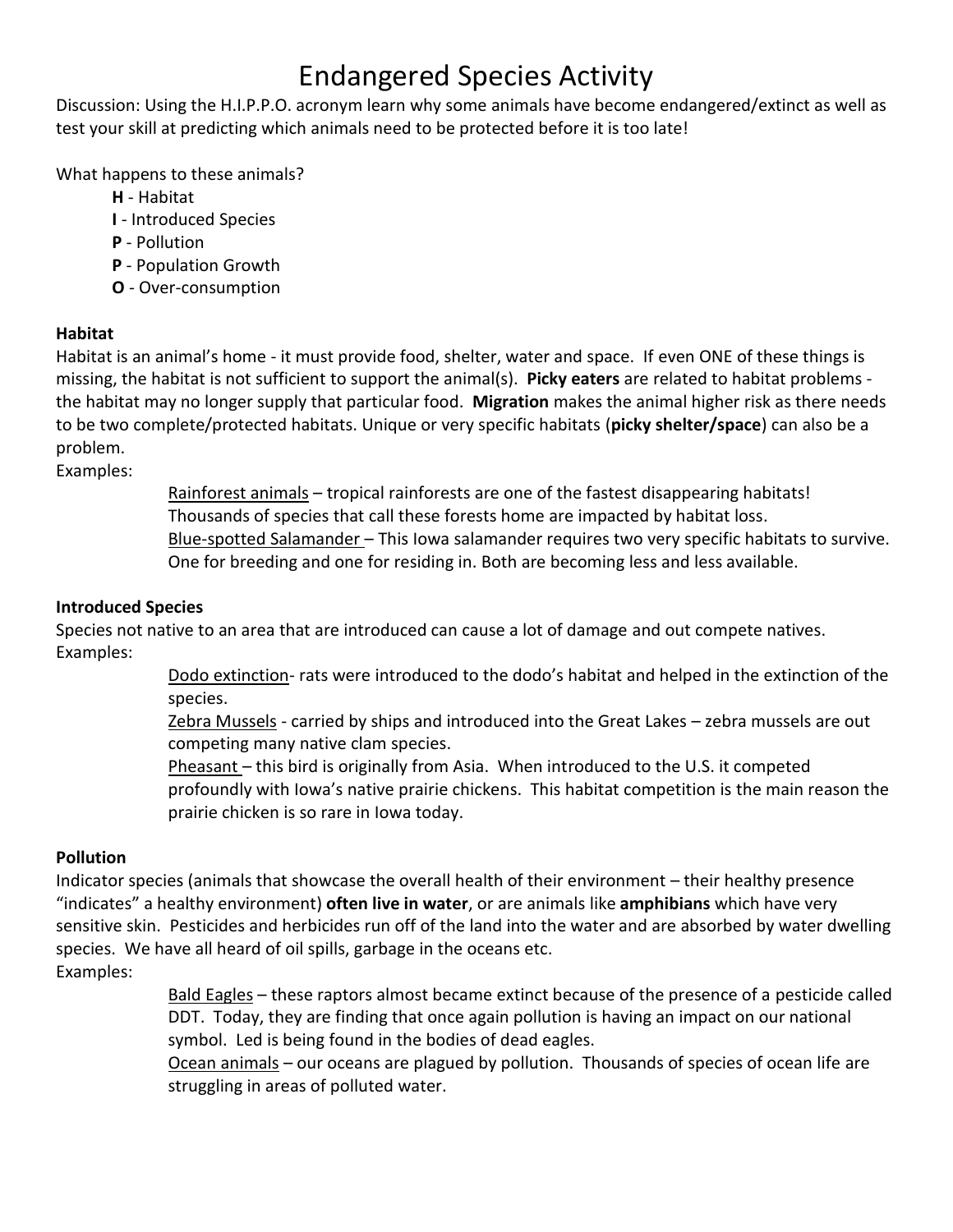#### **Population Growth**

Some species have **low reproductive rates** - don't lay very many eggs per year, may only have young every several years.

Example:

California Condor – these birds don't reach reproductive maturity until they are between 5 and 8 years old. Pairs mate once every two years, and produce only one egg.

Giant Panda – there are only 2-3 days in an entire year that females can get pregnant. Cubs will stay with their mothers for 3 years or so. This means that on average a panda can only have 5-8 babies in their lifetime.

#### **Over Harvesting**

Many animals are over consumed, poached, or over harvested. They might have been taken for their **food**  value (In the 1800's people could go shoot 500 ducks in one day. Today a hunter's limit is 6 ducks with gender and species regulations). They might have been taken for their **fashion** importance. Other reasons for consumption: **medicinal properties, superstition, exotic pets, or trophies.** Examples:

> Whooping Cranes – these birds were harvested for their feathers to decorate high fashion hats. Spotted Cats - Many of the large cats are sought after for their beautiful fur. Passenger Pigeon - These birds once numbered in the billions. They nested in large groups. The pigeons were over consumed for food, they were knocked out of the trees as the roosted at night and shot from the air - hundreds were harvested at a time. Back then pigeon was more common in restaurants than chicken!

Elephants and Rhinos – Over harvested for their ivory tusks.

Now test your skills! HIPPO Activity sheet.

Read the different species descriptions on either the imaginary animals, the Iowa animals, or both. Draw a table and place X's on it to mark areas of concern. Use the bold words above as clues. The animal with the most X's is the one that is of most concern! There is one animal on each sheet that is very much IN DANGER!!!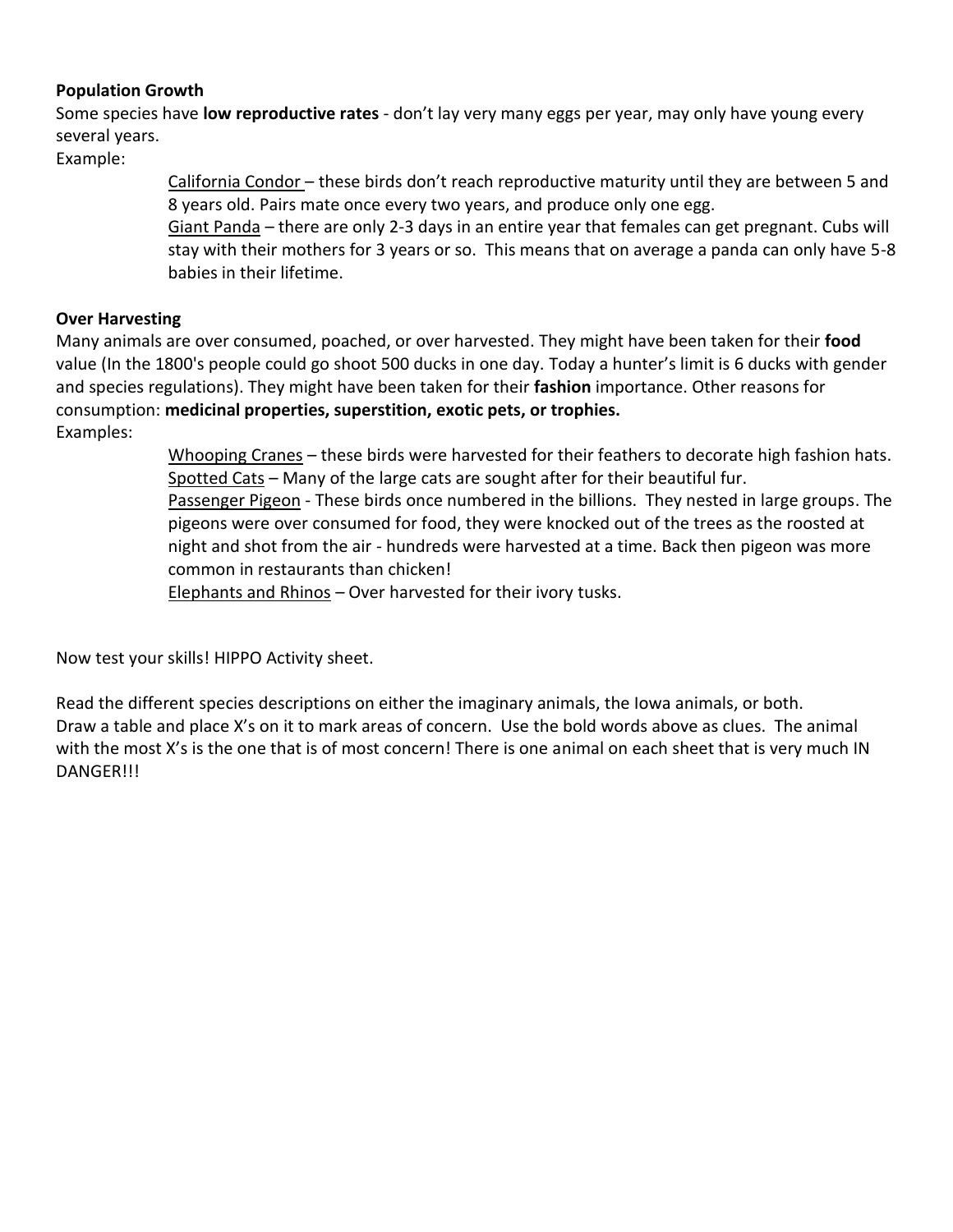# Imaginary Animal Answer Key

|   | Rough-<br><b>Bellied</b><br><b>Bean Bean</b> | Zorgan                                                                              | Crested<br>Crabbit                                               | Green<br>Goor                     |
|---|----------------------------------------------|-------------------------------------------------------------------------------------|------------------------------------------------------------------|-----------------------------------|
| H |                                              |                                                                                     | $\chi$ (picky eater)<br>$\chi$ (picky nesting)<br>$X$ (migrates) | $X$ (cluster<br>hibernation)      |
|   |                                              |                                                                                     |                                                                  | X                                 |
| P |                                              |                                                                                     |                                                                  | $X$ (pollution<br>sensitive eggs) |
| P |                                              | $X$ (mates for life) $X$ (2 eggs/2 yr)<br>$X$ (1 baby a year)                       |                                                                  |                                   |
|   |                                              | $\mathbf X$ (social groups) $\mathbf X$ (beautiful fur) $\mathbf X$ (feather crest) | $\chi$ (huge flocks)                                             |                                   |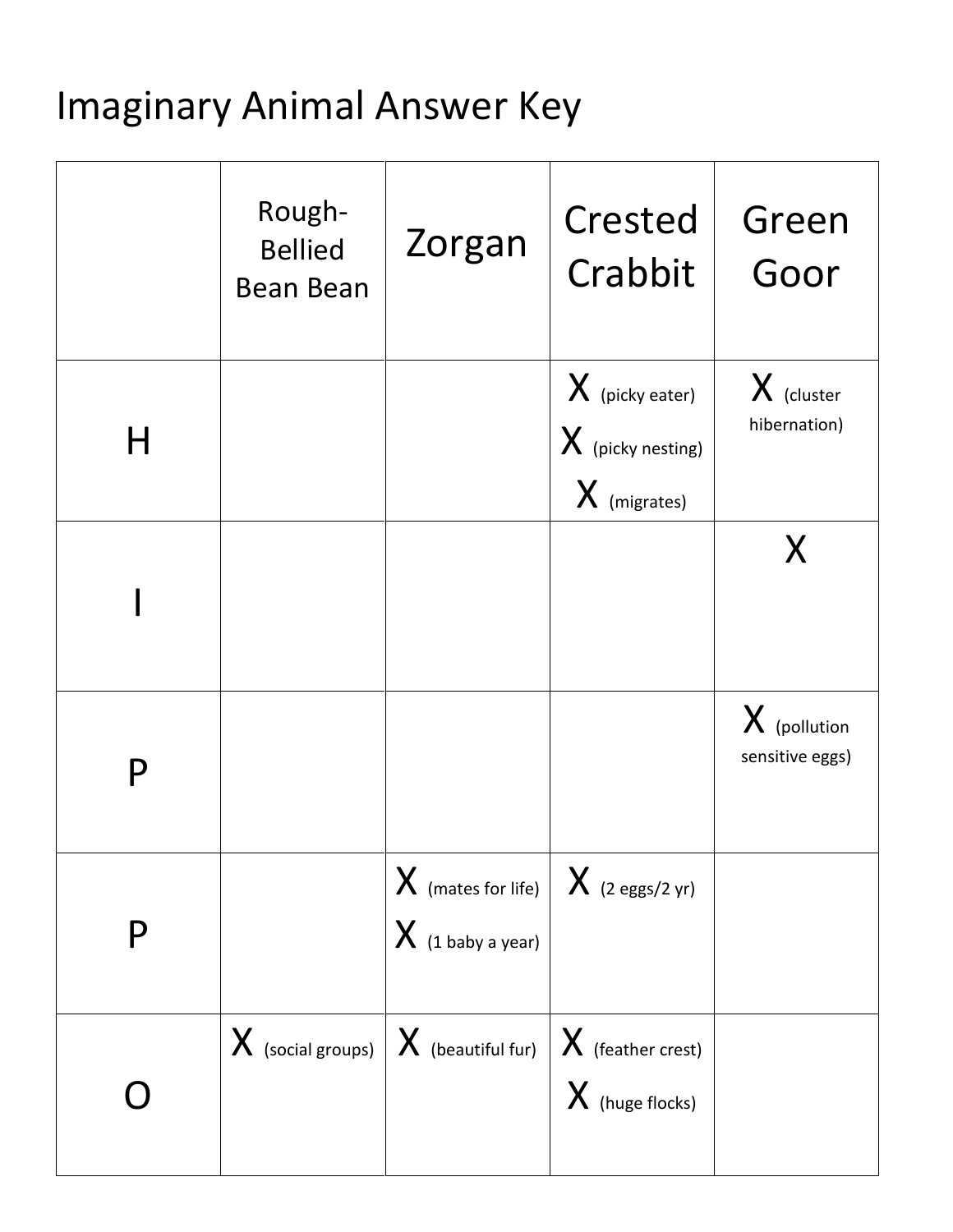# Iowa Animal Answer Key

Indiana Bat=Federally Endangered ~ Piping Plover=State Endangered ~ Mudpuppy=State Threatened ~ Mink=Least Concern

|   | Mudpuppy                       | Piping<br>Plover                                                      | Indiana<br><b>Bat</b>                                                   | American<br><b>Mink</b> |
|---|--------------------------------|-----------------------------------------------------------------------|-------------------------------------------------------------------------|-------------------------|
| H | $\boldsymbol{X}$ (disturbance) | $X$ (picky habitat)<br>$\bm{X}$ (migrates)<br>$X$ (picky feeding) $ $ | $X$ (picky habitat)<br>$  X$ (migrates)<br>$X$ (hibernates in<br>groups |                         |
|   |                                |                                                                       | X (invasive<br>fungus)                                                  |                         |
| P | $X$ (pollution<br>sensitive)   |                                                                       |                                                                         |                         |
| P |                                |                                                                       | $X$ (1 per yr.)                                                         |                         |
|   |                                |                                                                       |                                                                         | $X$ (soft fur)          |